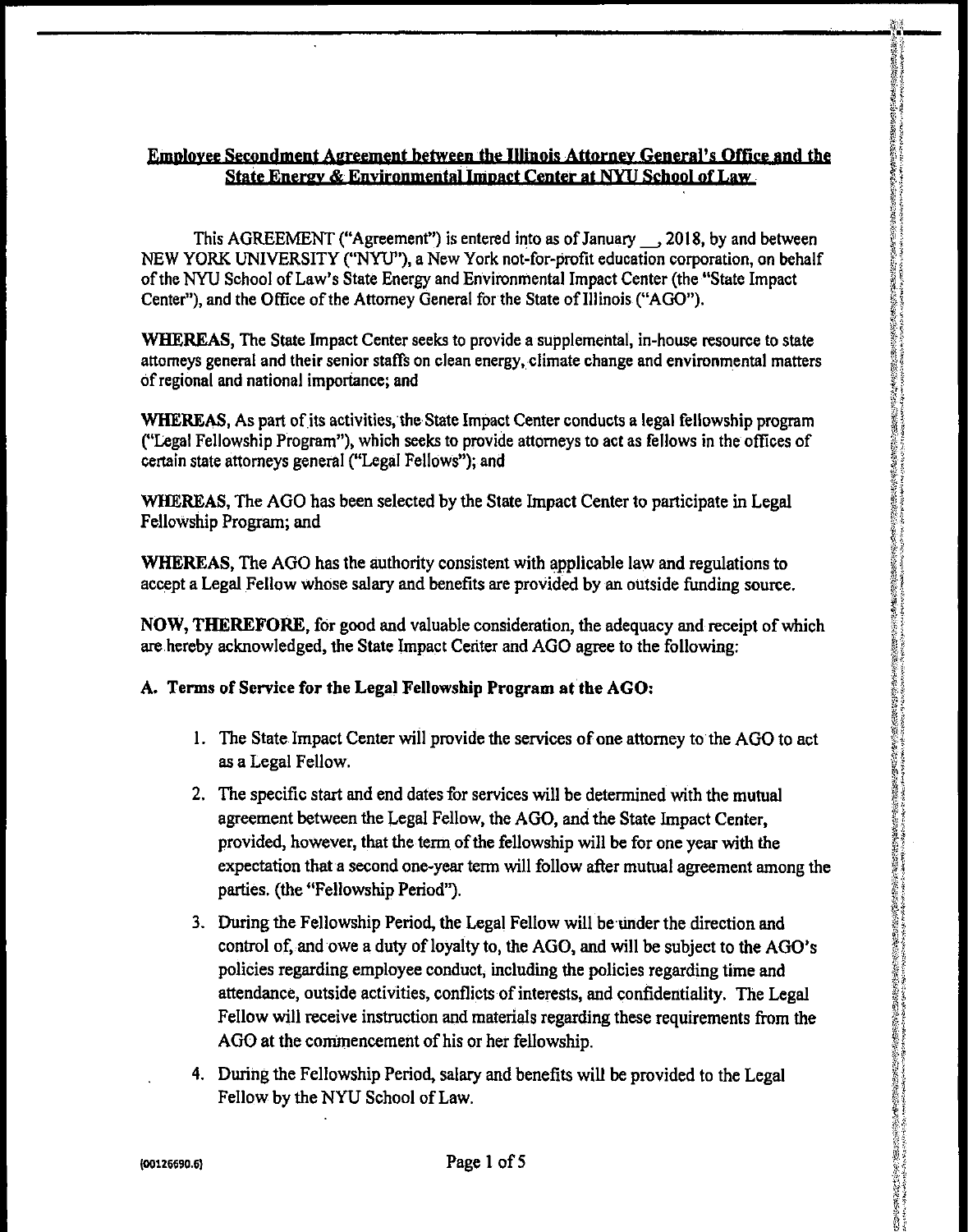- 
- 5. When acting as a Assistant Attorney General, AGO considers the fellow to be an employee" of the state for purposes of the defense and indemnification provisions found in the Illinois State Employee Indemnification Act, 5 ILCS 350.
- 6. After having attempted to resolve any performance or other issues involving the Legal Fellow and providing notice to the State Impact Center, the AGO may terminate the services of the Legal Fellow in the event the Legal Fellow is not performing at an adequate level. The State Impact Center may terminate this Agreement for any reason upon seven (7) days' written notice to the AGO.

### B. Nature of the Fellowship Position at the AGO

- I. During the Fellowship Period, the AGO will provide the Legal Fellow the title of Assistant Attorney General, if the Legal Fellow is licensed to practice law by the Supreme Court of Illinois and if such designation is consistent with AGO conflict of interest policies.
- 2. The AGO will assign the Legal Fellow substantive work primarily on matters relating to clean energy, climate change, and environmental matters of regional and national importance.
- 3. The AGO will aim to include the Legal Fellow in the range of its work where possible, such as strategy discussions and court appearances:
- 4. The AGO will afford the Legal Fellow the opportunity to partake in the extensive legal education, including CLEs, offered by the AGO to its attorneys.

# C. Prohibited Activity

- 1. The AGO may not request or permit the Legal Fellow to engage in any activities that would constitute any of the following:
	- a. to carry on propaganda, or otherwise attempt to influence any specific legislation through (i) an attempt to affect the opinion of the general public or any segment thereof or (ii) communication with any member or employee of <sup>a</sup> legislative body, or with any other governmental official or employee who may participate in the formulation of the legislation (except technical advice or assistance provided to a governmental body or to a committee or other subdivision thereof in response to a written request by such body, committee or subdivision), other than through making available the results of nonpartisan analysis, study or research;
	- b. To engage in any other activity that may constitute lobbying under federal, state, or local laws or regulations;
	- c. to influence the outcome of any specific public election; or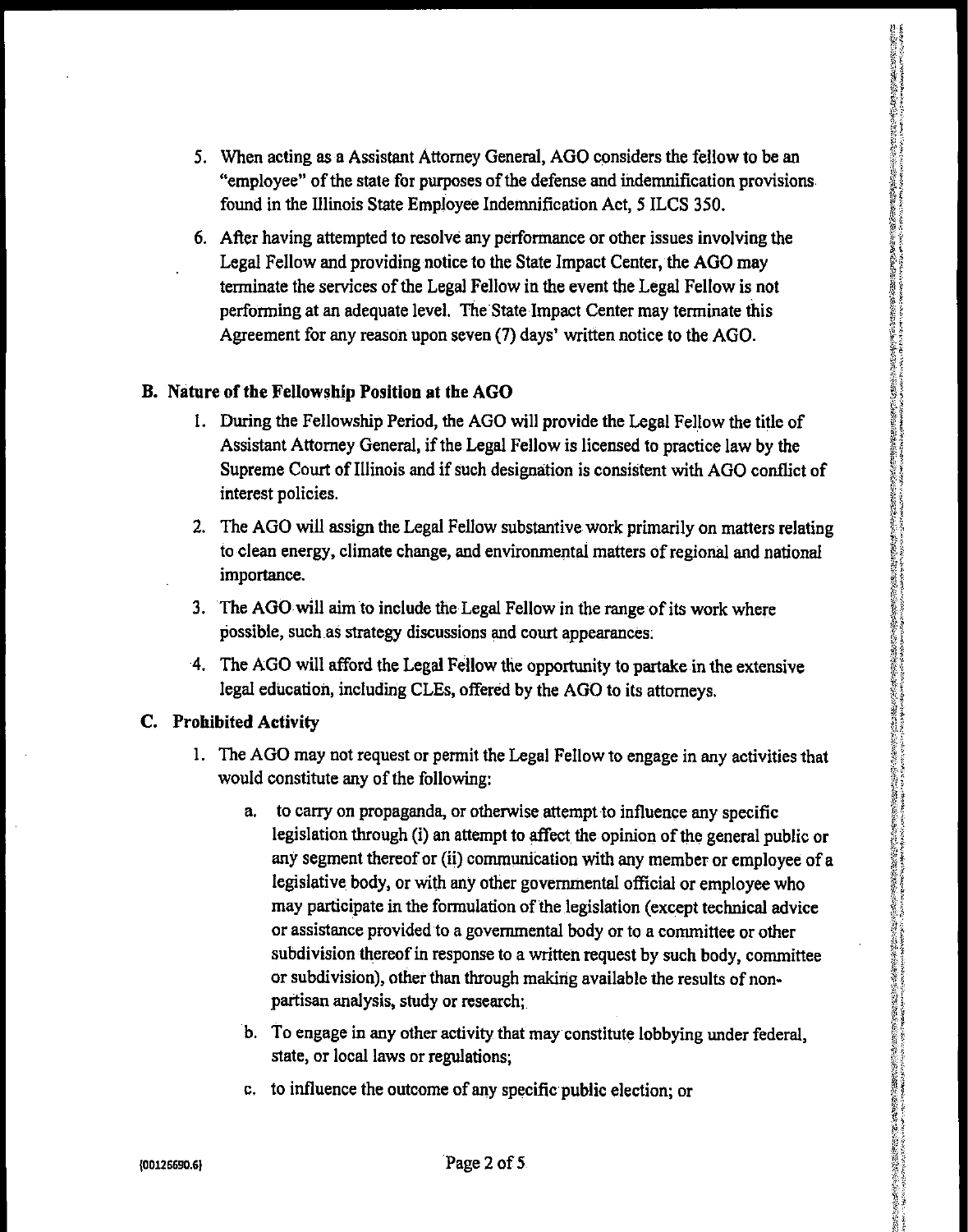- d. to support the election or defeat of a candidate for public office, finance electioneering communications, register prospective voters or encourage the general public or any segment thereof to vote in a specific election.
- 2. The AGO may not request or permit the Legal Fellow to participate in any matter that involves New York University or any of its affiliates as a defendant or opposing party; and, to the extent that the AGO participates in a matter that involves New York University or any of its affiliates as <sup>a</sup> defendant or opposing party, the AGO will create an ethical wall between the Legal Fellow and the AGO with regard to the. matter to ensure that the Legal Fellow has access to no information relating to the matter.
- 3. The AGO has determined that NYU' <sup>s</sup> payment of salary and benefits to the Legal Fellow and the provision of services by the Legal Fellow to the AGO do not constitute an impermissible gift under applicable law or regulation. No part of this agreement is intended to induce AGO to undertake or refrain from undertaking any action within the purview of AGO. AGO retains sole discretion to determine whether to undertake any action, including any actions relating to clean energy, climate change, and environmental matters ofregional and national importance or involving New York University or anyofits affiliates.

### D. Communications and Reporting

1. The State Impact Center will not have a proprietary interest in the work product generated by the Legal Fellow during the fellowship. The State Impact Center will not be authorized to obtain confidential work product from the Legal Fellow unless the Legal Fellow has obtained prior authorization from the Legal Fellow's supervisor at the AGO.

i4

- 2. Notwithstanding the above, the AGO will provide periodic reports to the State Impact Center regarding the work of the Legal Fellow. These reports will include a narrative summary, subject to confidentiality restrictions, of the work of the legal fellow and the contribution that the legal fellow has made to the clean energy, climate change, and environmental initiatives of the AGO. These reports will be provided pursuant to the following schedule:
	- a. Activity for the period from the beginning ofthe Fellowship Period until April 30, 2018 will be provided no later than May 1, 2018.
	- b. Activity for the period from May 1, 2018 through July 31, 2018 will be provided no later than August I, 2018.
	- c. Activity for the period from August 1, 2018 through January 31, 2019 will be provided no later than February 1, 2019.
	- d. A final report for activity from the beginning of the Fellowship Period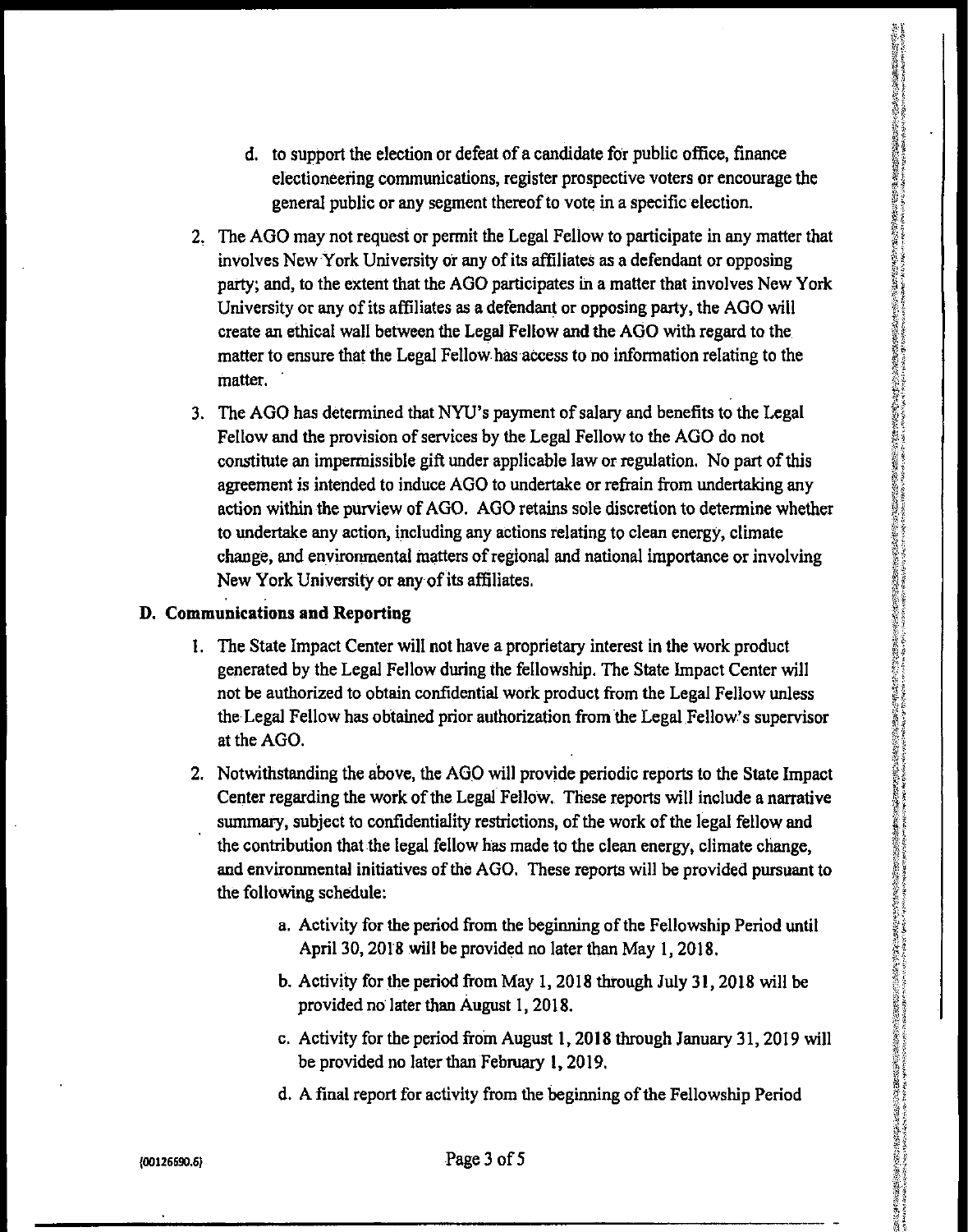until the end of the Fellowship Period will be provided within five (5) business days of the end of the Fellowship Period.

- 3. The AGO acknowledges that New York University may be required to make filings or disclosures on that reference the AGO, the Legal Fellow, or the Legal Fellowship Program, and that the AGO is not required to review or approve any such filings except where New York University requests such review or approval.
- 4. In addition to the formal reporting requirements, the AGO and the Legal Fellow will collaborate with the State Impact Center on clean energy, climate change, and environmental matters in which the Legal Fellow is engaged, including coordination on related public announcements.
- 5. Notifications to the AGO relating to this agreement should be directed to Ann Spillane, Chief of Staff, Office of the Illinois Attorney General:
- 6. Notifications to the State Impact Center relating to this agreement should be directed to:
	- Elizabeth Klein Deputy Director State Energy & Environmental Impact Center NYU School of Law c/o Resources for the Future 1616 P Street NW Washington, DC 20038 202-328-5186 Elizabeth.klein® nyu.edu

#### E. Miscellaneous

1. This Agreement constitutes the complete understanding of the parties and supersedes any other agreements between the parties and shall be governed by the laws State of New York. No amendment to this Agreement will be valid and binding unless reduced to writing and signed by the parties.

2023年3月24日におけるためには、2022年3月25日には、2022年には、2022年には、2022年には、そのようにもようとしているためには、そのためには、そのためには、そのためには、そのためには、そのためには、その<br>ないのが、そのためには、そのためには、そのためには、そのためには、そのために、そのためには、そのためには、そのためには、そのためには、そのためには、そのためには、そのためには、そのためには、そのためには、そのためには

- 2. This agreement shall not be assigned by either party without the consent of the other party.
- 3. This Agreement may be executed in multiple counterparts, each of which will be fully effective as an original and all of which together will constitute the same document. The parties may exchange of copies of this Agreement and signature pages in electronic form.